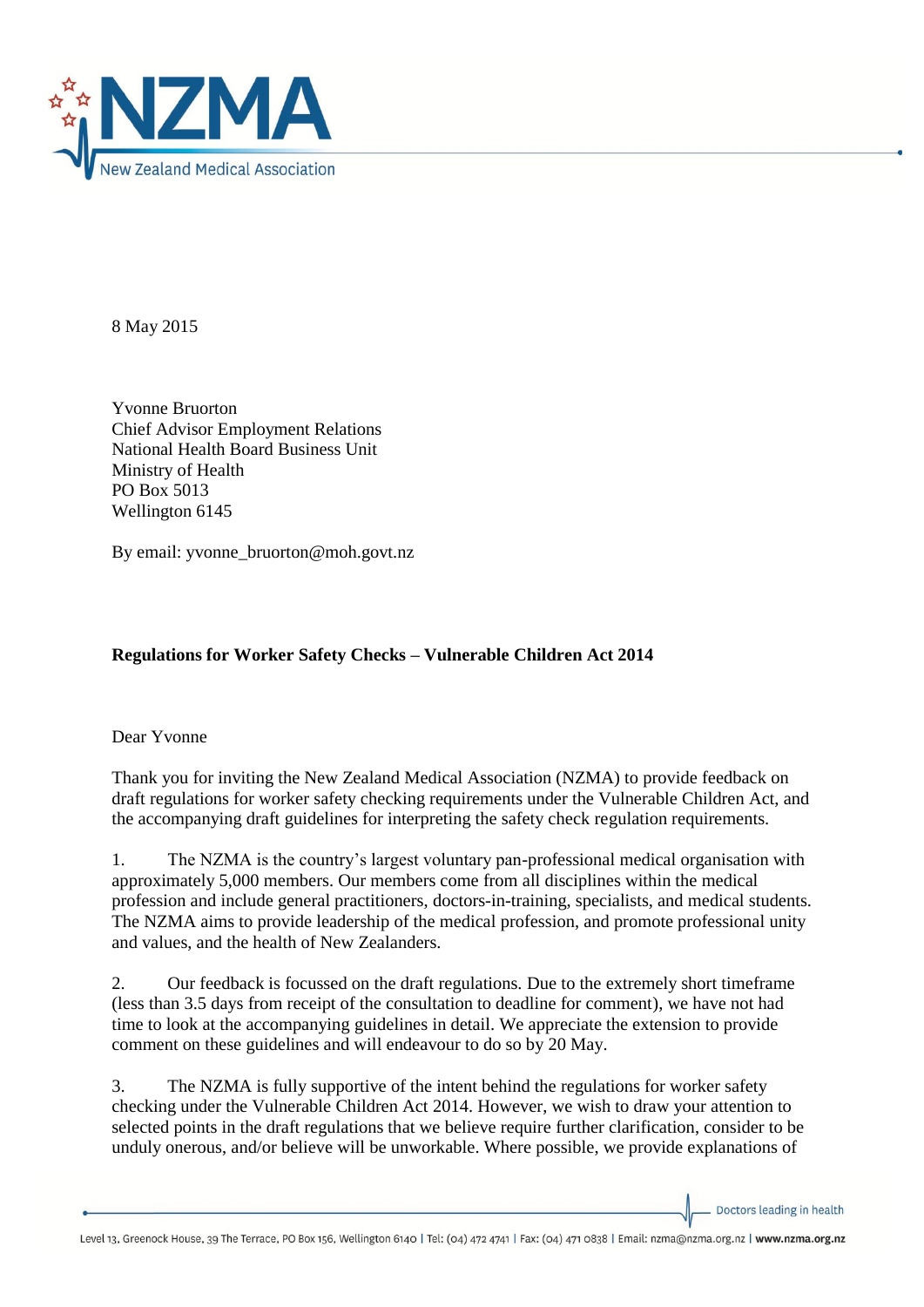identified problems and recommend solutions. However, we are not in a position to provide replacement text for the draft regulations.

4. In our dialogue on this initiative with the various Ministries, we understood that safety checking could be undertaken by a third party. We felt, at the time, that this may help mitigate some of the challenges that safety checking would pose for smaller practices and those employers that rely on the services of short-term contractors. While the draft regulations define 'specified organisation' as including a person acting on behalf of the employer, we seek confirmation as to whether the regulations allow third party safety checking. We note that the risk assessment component of the checking process can be undertaken by a 'screening service' on behalf of the employer. However, our understanding was that the entire safety checking process could be undertaken by a third party. If this is not the case, the administrative burden of the safety checking process is likely to represent a significant barrier to the successful adoption of these regulations by many medical practices.

5. It was also our understanding that the police vetting component of the safety check would be portable (ie, if there was confirmation that the police vet had been carried out elsewhere within the last 3 years then it would not need to be redone). The draft regulations, however, seem to limit this portability to a police check done earlier by the employing organisation or a professional body or regulatory authority. The regulatory authority for doctors does not undertake police vetting, and professional bodies (eg, the NZMA) do not have the capacity to do so. In practice, therefore, this requirement would mean that a locum doctor would need to be re-vetted for every engagement at a different employer. This is simply not workable for a number of reasons. These include the often extremely short period between the offer of a contract and the start date of employment, locum deployment across different geographic and employment settings, short periods of employment, and the sizeable proportion of the locum workforce. According to the 2014 workforce survey by the Royal New Zealand College of General Practitioners, 9% of general practitioners are on short-term contracts.

6. The requirement in the draft regulations for employers to contact every professional body the applicant belongs to is something that was not signalled in advance and we are surprised at its inclusion. In the case of the medical workforce, this requirement is unduly onerous and impractical. Doctors may belong to many professional bodies (eg, their College, their Society and the NZMA). Or they may belong to none. The NZMA is certainly not in a position to field requests for the disclosure of information that is, or may be, relevant to a doctor's risk assessment. Not only do we lack the capacity, we do not hold that type of information. This requirement appears to be superfluous and unworkable. We suggest that it be removed from the draft regulations.

7. The requirement to contact a referee that has known the applicant for 5 years to obtain information for the risk assessment may prove problematic given the high proportion (>40%) of international medical graduates (IMGs) in the medical workforce. Many IMGs have been in New Zealand for only a short period of time. The requirement to contact overseas referees and request sensitive information, particularly from countries where IMGs may have left under difficult circumstances (eg, as asylum seekers) could entail considerable difficulties. To mitigate these difficulties, we suggest that you consider reducing the length of time a referee must have known an applicant.

8. While we recognise that identity confirmation is an important component of this process, we question the narrow definition of primary identity documents in the draft regulations. We believe that it is unreasonable to expect everyone to have a passport or to have to pay for an updated birth certificate in order to meet the definitions around primary identity documents. We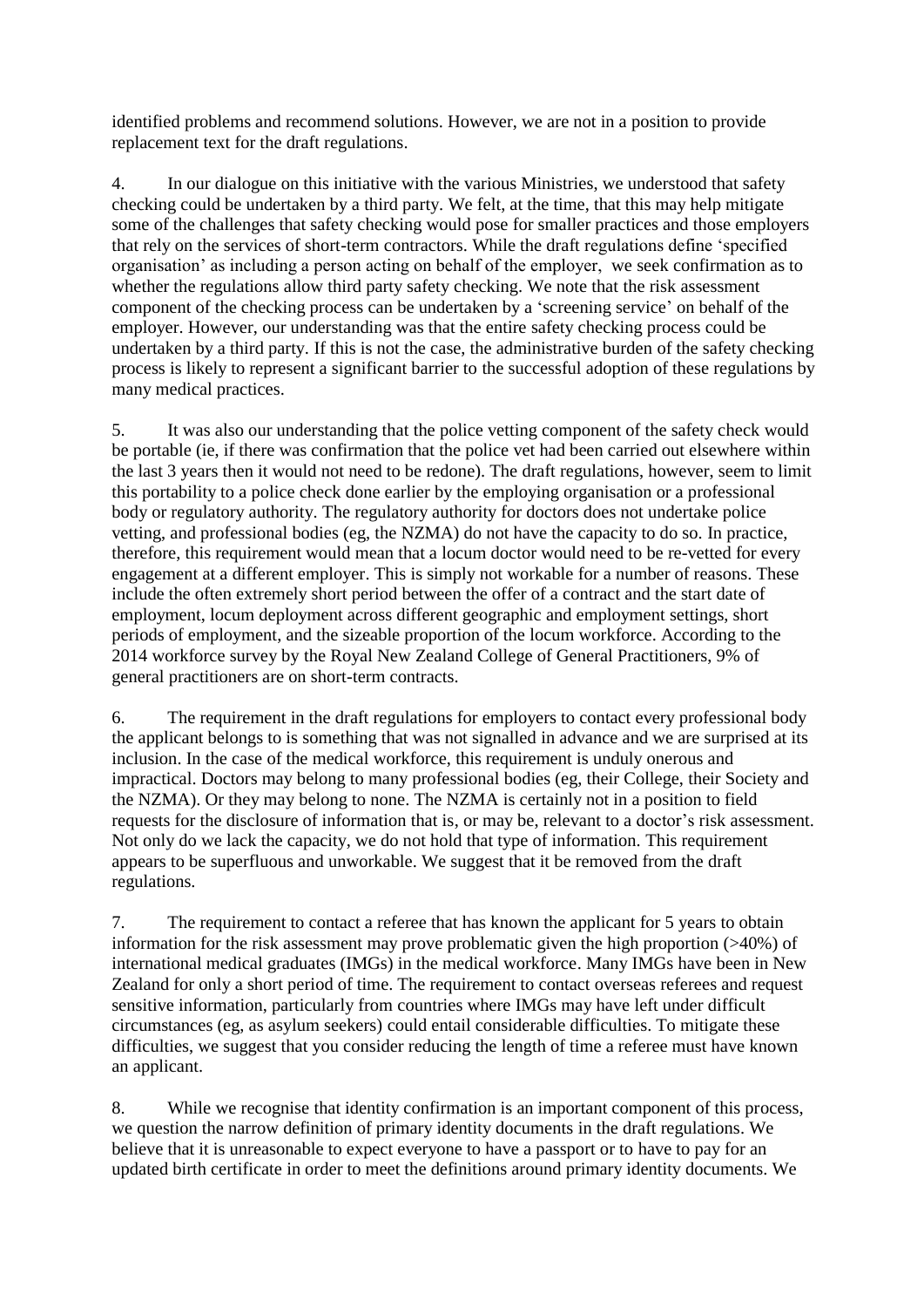note that photographic identification such as a New Zealand driver license is accepted as a primary form of identification for most other purposes. Furthermore, the list of identity documents necessary to obtain a New Zealand drivers licence is the same as those defined as primary identify documents in the draft regulations for safety checking. Accordingly, we suggest that the list of primary identity documents in the draft regulations be broadened to include a New Zealand driver license.

9. While we understand the desire to have the highest practical form of safety checking for all new employees who are unknown to their employers and colleagues, we remain less convinced with the requirement for all existing employees to undergo the same level of scrutiny as new employees. We also question the practicality of this requirement. By way of example, as the draft regulations stand, a practice nurse that has been employed at the same practice for 30 years would need to provide their work history, a referee (that must be contacted for risk assessment purposes), name of all professional organisations which they are a member, and be interviewed for risk assessment. Furthermore, we note that the requirements for periodic safety checks appear identical to the requirements for the first time risk assessment. In our view, periodic checking should entail a lesser level of inquiry than the first time check. We question the need for a police vet every three years for persons that are continually employed by the same employer. We believe that this requirement is unnecessary and suggest that it be removed from the draft regulations.

10. A cursory look at the accompanying guidelines indicates there are likely to be significant problems that will compound the issues we have already identified. By way of example, we note that only approved agencies, not individuals, can use the police vetting service. To become approved, agencies must meet the required criteria. This will add yet another step for many medical practices to meet before 1 July 2015. We also note that the processing period for police vetting may be up to 20 working days. This is unworkable given the dynamics around the employment of locum doctors. If employers were required to wait up to 20 days before engaging the services of a locum, service needs would not be met and the health of patients, including children, would undoubtedly suffer. The 20 day delay for police vetting is another argument for portability. If a locum has been police vetted for a prior contract, then that should suffice. We hope to provide you with more detailed feedback on the accompanying guidelines by 20 May.

11. To conclude, while we are strongly supportive of the intent to confer the best protection to children, we take the view that the regulations are overly heavy handed and appear to reflect a one-size-fits all mentality. The healthcare workforce is very different to the teaching workforce, yet the draft regulations fail to take into account these differences. Aspects of the draft regulations as they stand are simply unworkable for the health sector. Issues around feasibility are not limited to small medical practices. For example, approximately 330 second year house officers rotate through employment in paediatric wards around the country every 3 months. Many of these doctors have no professional association and no work history for the preceding 5 years. The requirement to conduct interviews for this large and continually rotating cohort of doctors is likely to be challenging, even for larger employers. It is our view that the draft regulations prescribe a safety checking process that is at odds with official advice we received in response to a request for information from the CAP directorate. We note that in formal advice, the safety checks were designed as a "minimum requirement" and will "scale naturally to the risk of the role". This advice does not appear to be reflected in the draft regulations.

12. Unless there are amendments to the draft regulations to address the concerns we have outlined above, we have serious doubts as to whether these regulations will be able to be successfully implemented in a robust manner. Given that employers could face prosecution for failure to comply with the regulations, we consider it a matter of high priority that the concerns we have highlighted are satisfactorily addressed before the regulations are due to come into effect.